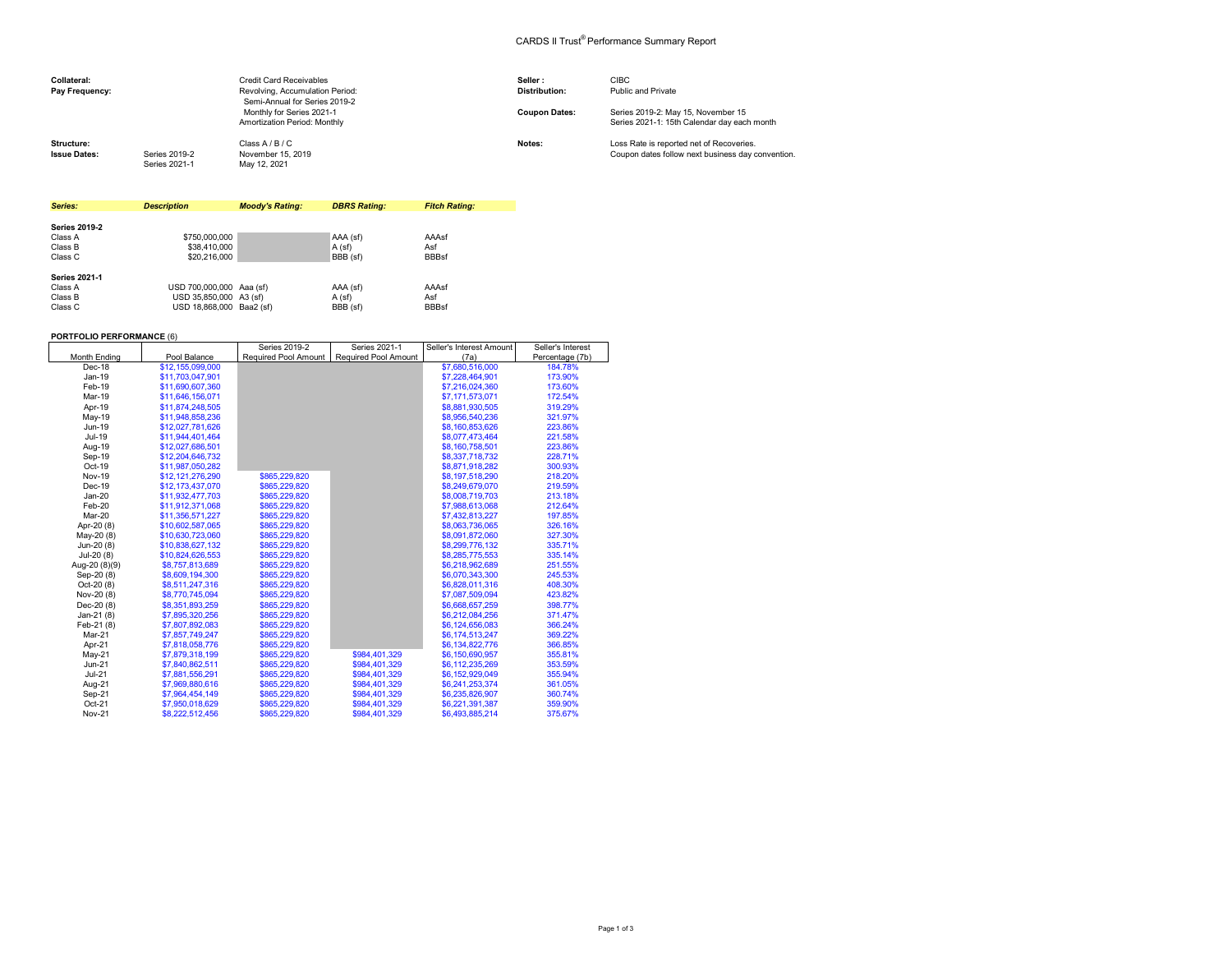|               |                  |               |                 | Series 2019-2   | Series 2021-1   |
|---------------|------------------|---------------|-----------------|-----------------|-----------------|
| Month Ending  | Payment Rate (2) | Loss Rate (3) | Gross Yield (4) | Excess Spread % | Excess Spread % |
| Dec-18        | 38.05%           | 3.12%         | 22.03%          |                 |                 |
| Jan-19        | 38.51%           | 2.83%         | 22.17%          |                 |                 |
| Feb-19        | 32.61%           | 3.48%         | 24.57%          |                 |                 |
| Mar-19        | 36.62%           | 3.23%         | 22.04%          |                 |                 |
| Apr-19        | 38.63%           | 3.53%         | 23.33%          |                 |                 |
| May-19        | 40.55%           | 3.14%         | 22.74%          |                 |                 |
| Jun-19        | 36.68%           | 3.66%         | 23.46%          |                 |                 |
| Jul-19        | 42.70%           | 3.13%         | 22.31%          |                 |                 |
| Aug-19        | 38.70%           | 2.92%         | 22.93%          |                 |                 |
| Sep-19        | 38.08%           | 3.18%         | 23.02%          |                 |                 |
| Oct-19        | 41.26%           | 3.46%         | 22.27%          |                 |                 |
| <b>Nov-19</b> | 37.80%           | 3.34%         | 23.33%          | 16.46%          |                 |
| Dec-19        | 42.26%           | 3.01%         | 22.22%          | 15.72%          |                 |
| $Jan-20$      | 38.71%           | 3.07%         | 22.15%          | 15.45%          |                 |
| Feb-20        | 33.92%           | 3.45%         | 23.85%          | 14.95%          |                 |
| Mar-20        | 37.49%           | 3.48%         | 20.57%          | 14.40%          |                 |
| Apr-20 (8)    | 33.74%           | 3.58%         | 19.71%          | 13.36%          |                 |
| May-20 (8)    | 33.56%           | 3.04%         | 20.32%          | 12.67%          |                 |
| Jun-20 (8)    | 39.24%           | 1.34%         | 20.99%          | 13.41%          |                 |
| Jul-20 (8)    | 41.37%           | 0.77%         | 21.57%          | 14.99%          |                 |
| Aug-20 (8)    | 42.06% (10)      | $-0.01%$      | 21.90%          | 16.47%          |                 |
| Sep-20 (8)    | 45.45%           | 0.11%         | 22.28%          | 17.10%          |                 |
| Oct-20 (8)    | 44.98%           | $-0.07%$      | 21.29%          | 17.30%          |                 |
| Nov-20 (8)    | 45.19%           | 0.22%         | 23.05%          | 17.30%          |                 |
| Dec-20 (8)    | 49.72%           | 0.58%         | 21.72%          | 17.32%          |                 |
| Jan-21 (8)    | 42.34%           | 0.32%         | 21.30%          | 17.33%          |                 |
| Feb-21 (8)    | 39.70%           | 3.43%         | 23.86%          | 16.36%          |                 |
| Mar-21        | 50.13%           | 0.88%         | 22.23%          | 16.20%          |                 |
| Apr-21        | 47.51%           | 1.03%         | 23.05%          | 16.23%          |                 |
| $May-21$      | 48.70%           | 1.11%         | 22.41%          | 16.99%          | 19.13%          |
| $Jun-21$      | 52.20%           | 1.11%         | 24.13%          | 17.31%          | 19.29%          |
| $Jul-21$      | 52.20%           | 0.76%         | 22.76%          | 17.48%          | 19.33%          |
| Aug-21        | 54.14%           | 0.87%         | 23.59%          | 17.99%          | 19.60%          |
| Sep-21        | 50.49%           | 1.12%         | 23.46%          | 17.84%          | 19.46%          |
| Oct-21        | 53.47%           | 0.64%         | 23.37%          | 18.09%          | 19.70%          |
| Nov-21        | 57.31%           | 0.91%         | 25.55%          | 18.40%          | 20.00%          |

|               | Series 2019-2   | Series 2021-1   |
|---------------|-----------------|-----------------|
| Month Ending  | Base Rate % (5) | Base Rate % (5) |
| Dec-18        |                 |                 |
| Jan-19        |                 |                 |
| Feb-19        |                 |                 |
| Mar-19        |                 |                 |
| Apr-19        |                 |                 |
| May-19        |                 |                 |
| Jun-19        |                 |                 |
| Jul-19        |                 |                 |
| Aug-19        |                 |                 |
| Sep-19        |                 |                 |
| Oct-19        |                 |                 |
| <b>Nov-19</b> | 2.53%           |                 |
| $Dec-19$      | 2.53%           |                 |
| $Jan-20$      | 2.57%           |                 |
| Feb-20        | 2.54%           |                 |
| Mar-20        | 2.58%           |                 |
| Apr-20        | 2.53%           |                 |
| May-20        | 2.55%           |                 |
| <b>Jun-20</b> | 2.50%           |                 |
| <b>Jul-20</b> | 2.56%           |                 |
| Aug-20        | 2.56%           |                 |
| Sep-20        | 2.50%           |                 |
| Oct-20        | 2.57%           |                 |
| <b>Nov-20</b> | 2.52%           |                 |
| $Dec-20$      | 2.54%           |                 |
| $Jan-21$      | 2.57%           |                 |
| Feb-21        | 2.57%           |                 |
| Mar-21        | 2.64%           |                 |
| Apr-21        | 2.56%           |                 |
| May-21        | 2.59%           | 1.00%           |
| $Jun-21$      | 2.61%           | 1.05%           |
| $Jul-21$      | 2.55%           | 0.95%           |
| Aug-21        | 2.59%           | 0.99%           |
| Sep-21        | 2.53%           | 0.93%           |
| $Oct-21$      | 2.61%           | 1.01%           |
| <b>Nov-21</b> | 2.54%           | 0.93%           |